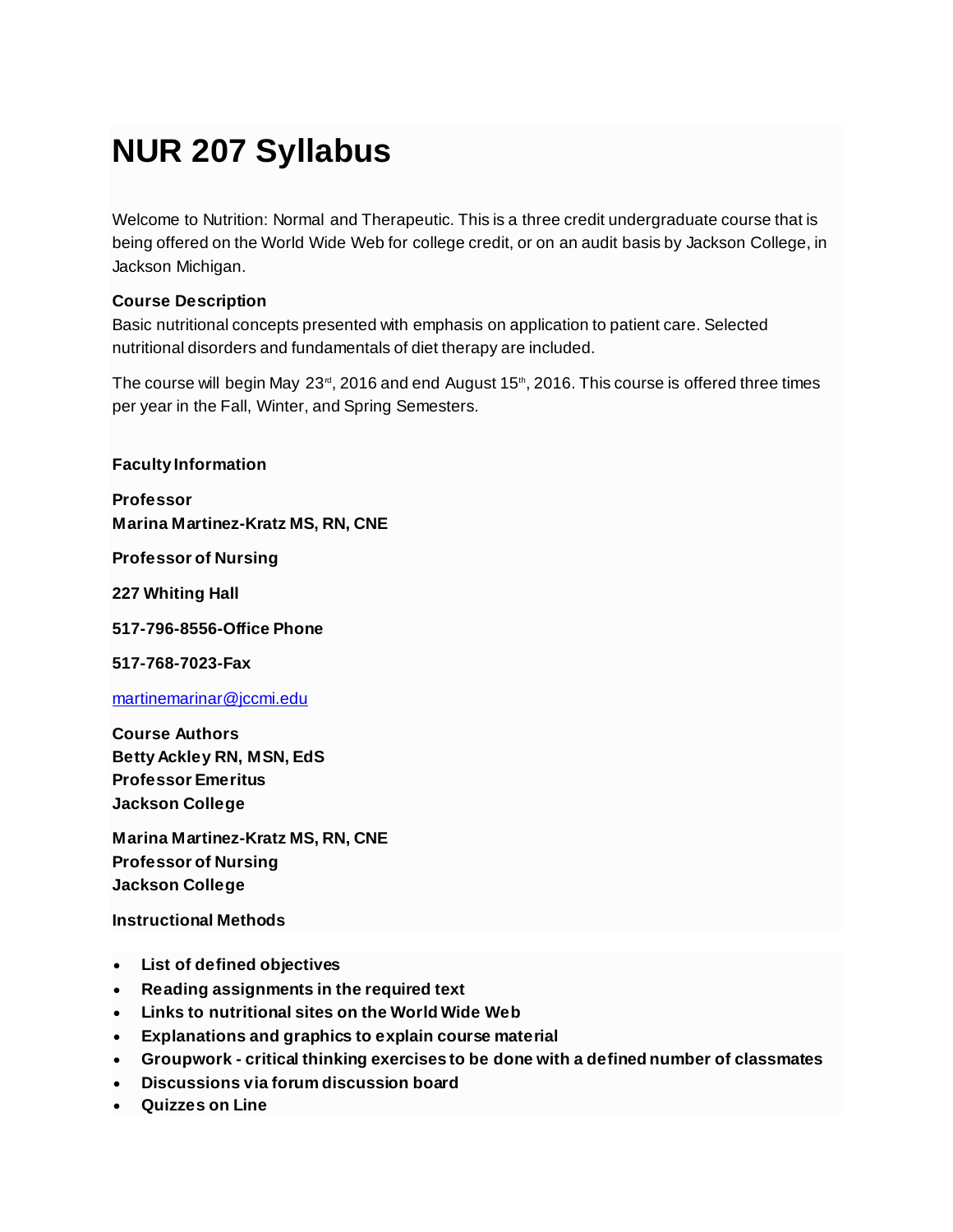#### **ASSOCIATE DEGREE OUTCOMES**

**This class will contribute to the development of the following skills and abilities in the successful student:**

**ADO 4 Scientific Reasoning Developing Level.**

**Required Text**

**Lutz, Carroll, Mazur, Erin, and Litch, Nancy:** *Nutrition and Diet Therapy***, 6th Ed. F. A. Davis. 2015.**

**ISBN # 978-0-8036-3718-4**

**Optional Text**

**Netzer, Corrine.** *Complete Book Of Food Counts* **, 9th Ed. Bantam Books. 2011. ISBN # 978-0- 440-24561-2**

**Both texts can by obtained by utilizing an on line bookstore such as [http://Amazon.com](http://amazon.com/) or can be ordered by most bookstores using the ISBN number given above.**

# **Goals for Nutrition: Normal and Therapeutic**

1. Identify the components of a healthy diet.

2. Evaluate dietary intake patterns compared to established standards utilizing an approved site on the Internet.

3. Explain the changes in diet necessitated by physiological changes in pregnant women, and the appropriate diets for infants, children, adolescents and the elderly.

4. Identify dietary modifications which can prevent or relieve disease processes.

5. Complete a Dietary Analysis Project that details dietary interventions and includes appropriate grammar and spelling, APA formatting, and utilizes academic literature from the academic databases to obtain correct and scholarly reference information.

# **Course Requirements**

- **Groupwork - weekly critical thinking exercises**
- **Discussion weekly on nutrition topics**
- **Quizzes weekly**
- **Diet Analysis Project, completed with sections that include dietary assessment, dietary analysis, and dietary interventions using scholarly sources. Due 7/01/16.**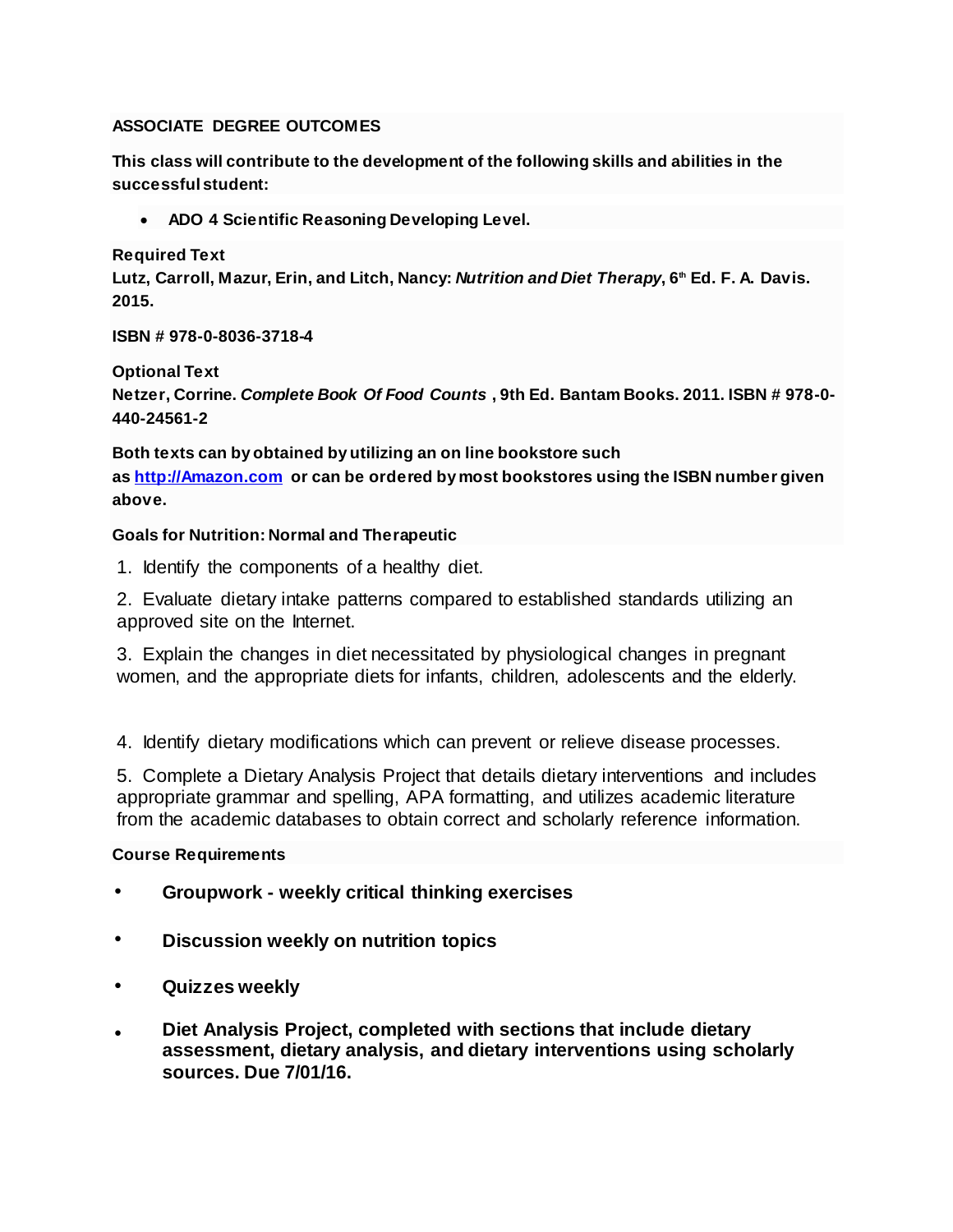- **Final test that is proctored in an academic setting by a faculty approved proctor. Test open Friday 8/05/16 - Friday 8/12/16.**
- **Submission of course contract by Monday June 6th, 2016**

**There is a course contract that must be signed and submitted to your faculty by June 6th , 2016 or you will be dropped from the course. This can be submitted with an electronic signature via e-mail as an attachment.**

**You will have 4 things to do each week. The work will be due on Sunday nights by 11:59 pm. The work includes:**

**1. Read and complete the Module Lesson for the week. Be sure to do the Learning [Activities](http://jetnet.jccmi.edu/mod/glossary/showentry.php?eid=289&displayformat=dictionary), even though they take time. Determine the answers to the objectives and use them to take the quiz and also study for the final test. Do not send any of the learning [activities](http://jetnet.jccmi.edu/mod/glossary/showentry.php?eid=289&displayformat=dictionary) to your instructor as they are not graded. Please note that some weeks have more than one module or quiz due.**

**2. Take part in the Forum Discussion each week, after completing the module lesson, sharing information learned in the lesson, the text, or from websites of interest. There will be a list of 1-2 questions each week In the FORUM DISCUSSION , and students can choose which questions to respond to. Please do the reading, or go to the designated links on the web first, before entering the discussion. After 2-3 people have begun the discussion, please respond to what they have said. This will be an asynchronous discussion; students may enter input whenever desired, as long as it is within the designated time frame. To receive four points for discussion,** *you must enter two "discussions" per Forum Discussion (ie.. make 2 separate posts), at least one should be a discussion based on reading***. Participation in forum discussion should include responses to each other's discussion, your thoughts about the topics, and your response to the reading or to other references. No points will be given for "yes", "no", or "I agree" responses. Points will be given for forum discussion as indicated in the grading section of this syllabus.**

**3. Complete the designated Groupwork each week. You will be choosing your group members the first week, utilizing information learned in the first discussion. Please rotate leadership of the group each week. Each member of the group is to work out what they think are the correct answers, and then work within the group to come to consensus as to what the correct answers are.**

**Duties of the Group Leader (Note: this duty rotates every week)**

- **Contact each member of the group via email or the phone.**
- **Designate a chat time when all group members can be on line based on group input. Hopefully this chat time will stay the same from week to week. If this is not possible, email or the phone can be used to communicate.**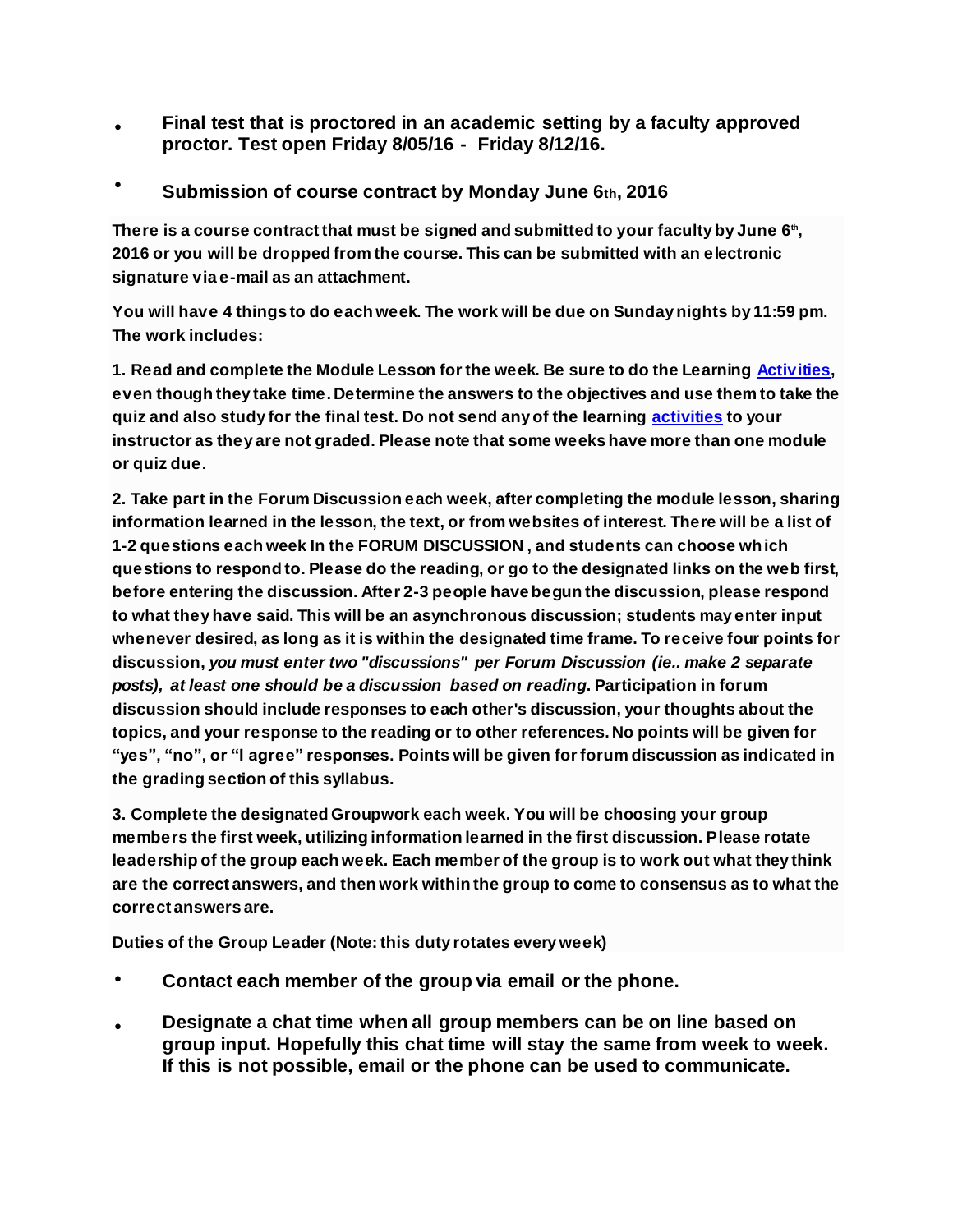- **During the chat time, help organize the group to come up with one answer for each question on the group exercise**
- **If one person cannot participate at the designated time, allow them to post their proposed answers when they can. Evaluate whether the answer should change based on the proposed answers.**
- **The leader will then send the answers by the course email system by the date indicated, including the names of group members who participated. Please also "cc" the members of the group so they know the answers have been sent for the week. E-mail attachments for weekly group work will not be accepted so please put your work into the body of an e-mail message.**

# **Leadership of the group should be rotated week to week so everybody gets the opportunity and the responsibility. Please set up a schedule at your first meeting.**

The group of students will receive one grade based on their group work. We recognize that group work can lead to frustration, but learning to work with other people is a valuable experience and critical to working as part of the health team. For unsolvable problems doing group work, the group leader should consult with the faculty member via e-mail as soon as possible .

4. Take the Weekly Quiz. In order to do well on the quiz please always read the weeks Module first and do all of the learning **[activities](http://jetnet.jccmi.edu/mod/glossary/showentry.php?eid=289&displayformat=dictionary)** that are offered. Answer the questions that are posed by the learning objectives in the modules. The quizzes are to evaluate your knowledge and comprehension of the assigned module. The final exam is very similar to the weekly quizzes so it is critical that you have a thorough understanding of the weekly quizzes. Please make sure you have a secure connection before taking the actual quiz and enough time. Do not wait until the last minute to take quizzes. Quizzes are set up with 2 attempts possible. This is done in case of technical difficulties. There will be no instructor resets and the quizzes are closed after the due dates. *Quizzes are graded by the last attempt taken so if your second attempt is a lower score then this is the grade that will be recorded.* Each quiz will be due on Sunday by 11:59 pm.

After the quiz due date, you will be able to review your quiz. This can be done by clicking on a quiz under "Quizzes" and then click on either the quiz attempt # or else your score to see the quiz results, including both the correct answer and the answer given.

Remediation is an activity designed to improve your understanding of the course content and ultimately your success on the course assessments. Students will be required to remediate any quiz questions they answer incorrectly. Quiz remediation is mandatory. Quiz remediation will consist of the following:

Quiz Remediation: For each question answered incorrectly, submit the following information to your instructor within one week.

1. What is the question you answered incorrectly?

2. What module objective/chapter objective was this question related to?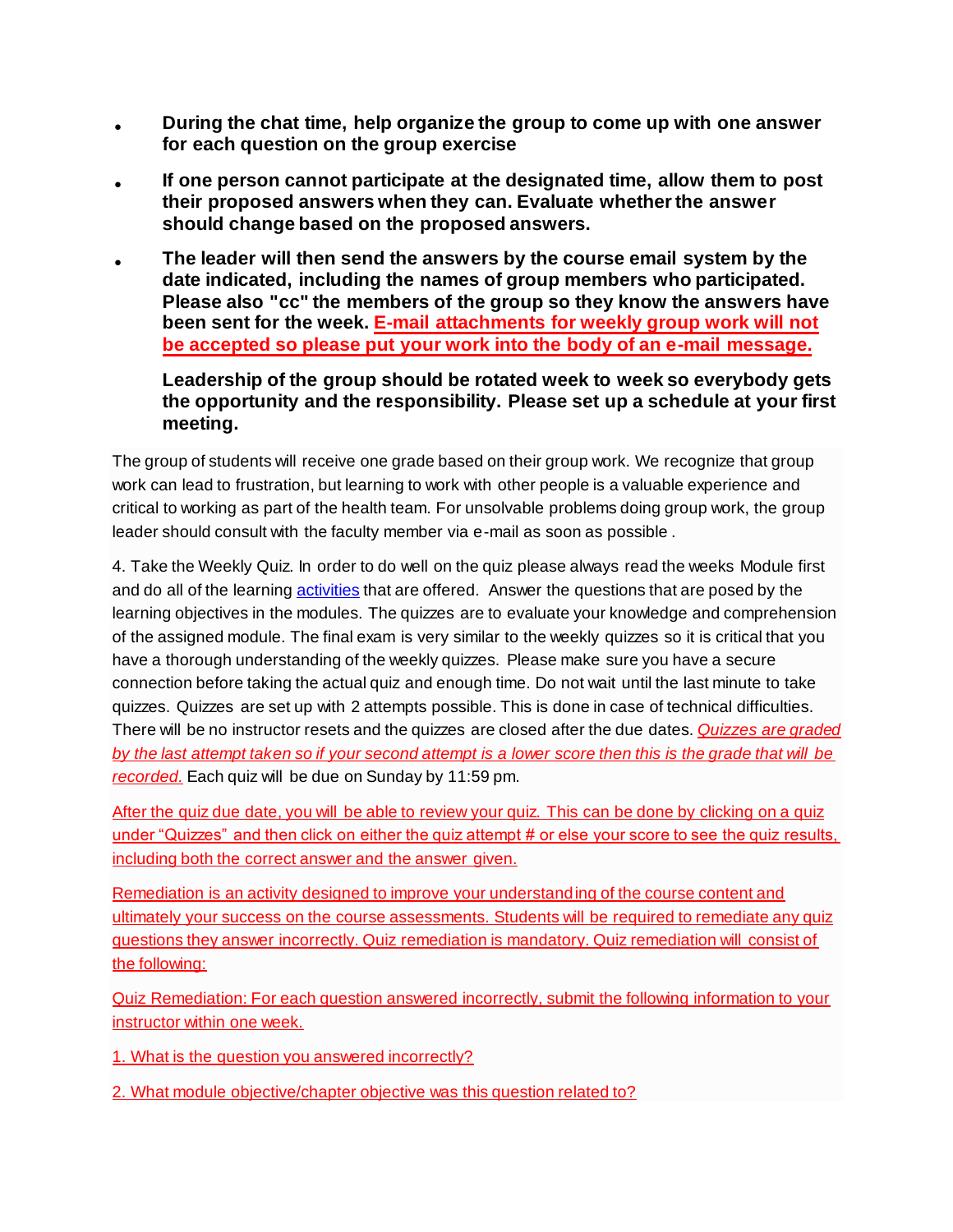#### 3. What is the correct answer?

#### 4. Why is this the correct answer?

#### **Important Grade Policy Information**

A 2.0 or "C" is a passing grade. Only courses with passing grades of a 2.0 or higher will count towards graduation. Other colleges will transfer in only courses with passing grades. Many financial aid sources and most employers, require passing grades to maintain financial aid eligibility and for reimbursement purposes. In addition, earning a grade of less than a 2.0 in a class will result in not being able to participate in the next level of courses in a discipline which requires this course as a pre-requisite. If you attempt to register for the next course sequence and have not passed the pre requisite course, you will be dropped from that class.

# **NURSING DEPARTMENT ACADEMIC HONESTY POLICY**

*Nurses are highly regarded as the most trusted professionals. We are committed to the ideals that honesty and integrity are essential qualities for the profession of nursing. Here at Jackson College each of us has a responsibility to strive for veracity and integrity in our work and in all of our relationships. Great things will manifest with academic integrity, honesty, trust, and personal responsibility.*

Academic integrity and honesty is expected of all students. Any student found to be cheating on an exam, quiz, or other assessment will be subjected to corrective action in accordance with the level of infraction according to the policies as written in the JC Nursing Handbook and Responsible Use Policy of Jackson College.

CHEATING and serious violation of responsible technology use can take on many forms. These may include but are not limited to:

- Bringing an answer source to the testing site. This could be a cheat sheet, your cell phone, etc.
- · Copying answers or work from another student's test or project.
- · Making copies or taking cell phone pictures of test or course materials including PowerPoint presentations.
- Changing an answer or work after submission.
- Sharing test information, test answers and content with someone who has not yet taken the test.

· Uploading Prohibited Course Materials to any internet site or facilitating others to do so. Periodic audits of the internet are performed. All course materials have been specifically prohibited for distribution by instructors unless specifically indicated otherwise. This includes but is not limited to graded quizzes and exams, group work answers, etc., along with any questions that are or might be intended for future quizzes and exams.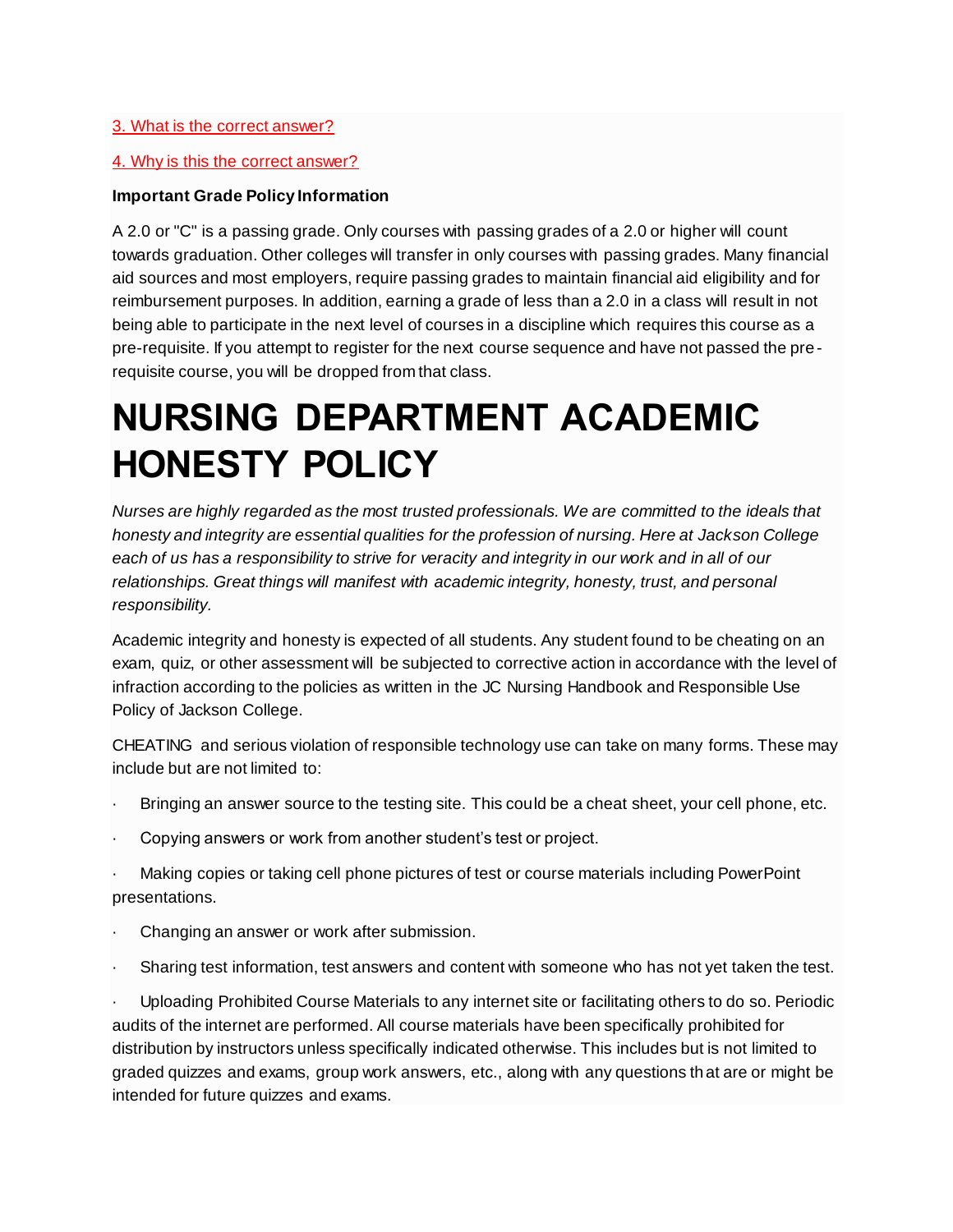· Unauthorized Possession or Disposition of Academic Materials includes the unauthorized selling or purchasing of exams, quizzes, midterm projects, or other academic work; stealing or using another student's work; using information from or possessing exams/quizzes that a faculty member did not authorize for release to students.

Facilitation of any act of academic misconduct includes knowingly assisting another to commit an act of misconduct; providing others with course materials to be uploaded digitally or to be shared manually.

· Taking quizzes with another student. Quizzes are to be done individually - do not share answers with others in person, through e-mail or on the phone. Sharing answers is considered cheating and will be treated as such.

· Plagiarism is another form of cheating. Plagiarism may involve but is not limited to submitting a paper written by someone else (obtained from the web or a fellow student) or using direct q uotes from any source without crediting the source.

If you are unsure if a practice might be considered cheating, please check with an instructor and/or do not engage in that practice. Please remember that failing a course may mean permanent dismissal from the program.

Not everything is cheating. Some examples of **acceptable practices** include:

- studying together prior to an exam.
- sharing notes from class.
- using quotes in papers and referencing them appropriately.

If you are unsure if a practice might be considered cheating, please check with an instructor and/or do not engage in that practice. Please remember that failing a course may mean permanent dismissal from the program.

# *THE BEST POLICY IS ALWAYS HONESTY AND INTEGRITY.*

#### **How This Course Will Work**

This course is offered completely on line, including the final exam which is computerized and proctored. Dues dates are detailed in the Assignment Schedule which should be used to guide submission of weekly work, the DA project, and the final exam.

#### **Required Project**

In addition to the 4 things you have to do each week, you will also need to complete a Midterm Diet Analysis Project which is explained in the documents titled "Getting Started on Your Dietary Analysis" and "DA Grading Guidelines and Sample". The Midterm Dietary Analysis Project is worth 130 points or 25% of your grade. This project is due June 28<sup>th</sup>, 2015. **Students who do not submit the DA project by the July 1st, 2016 due date will be dropped from the course.**

**Final Exam**